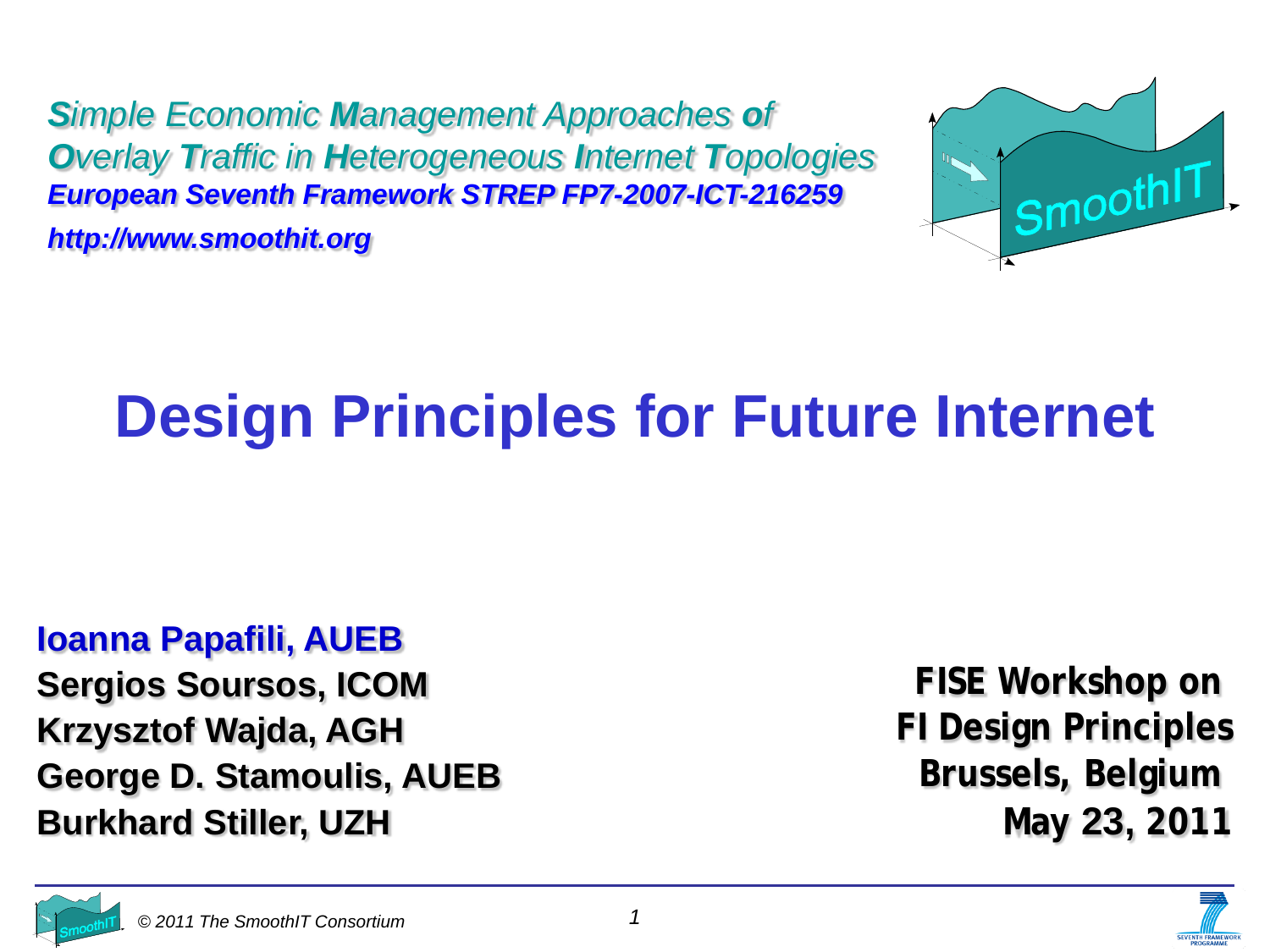### **The Internet Ecosystem: Current and Future**

- □ Many players acting simultaneously ...
	- Customers/Users
	- Providers
		- ISPs
		- Application providers
		- Over-the-top providers
		- Content providers



#### □ ... with conflicting interests  $\rightarrow$  leading to *tussles*

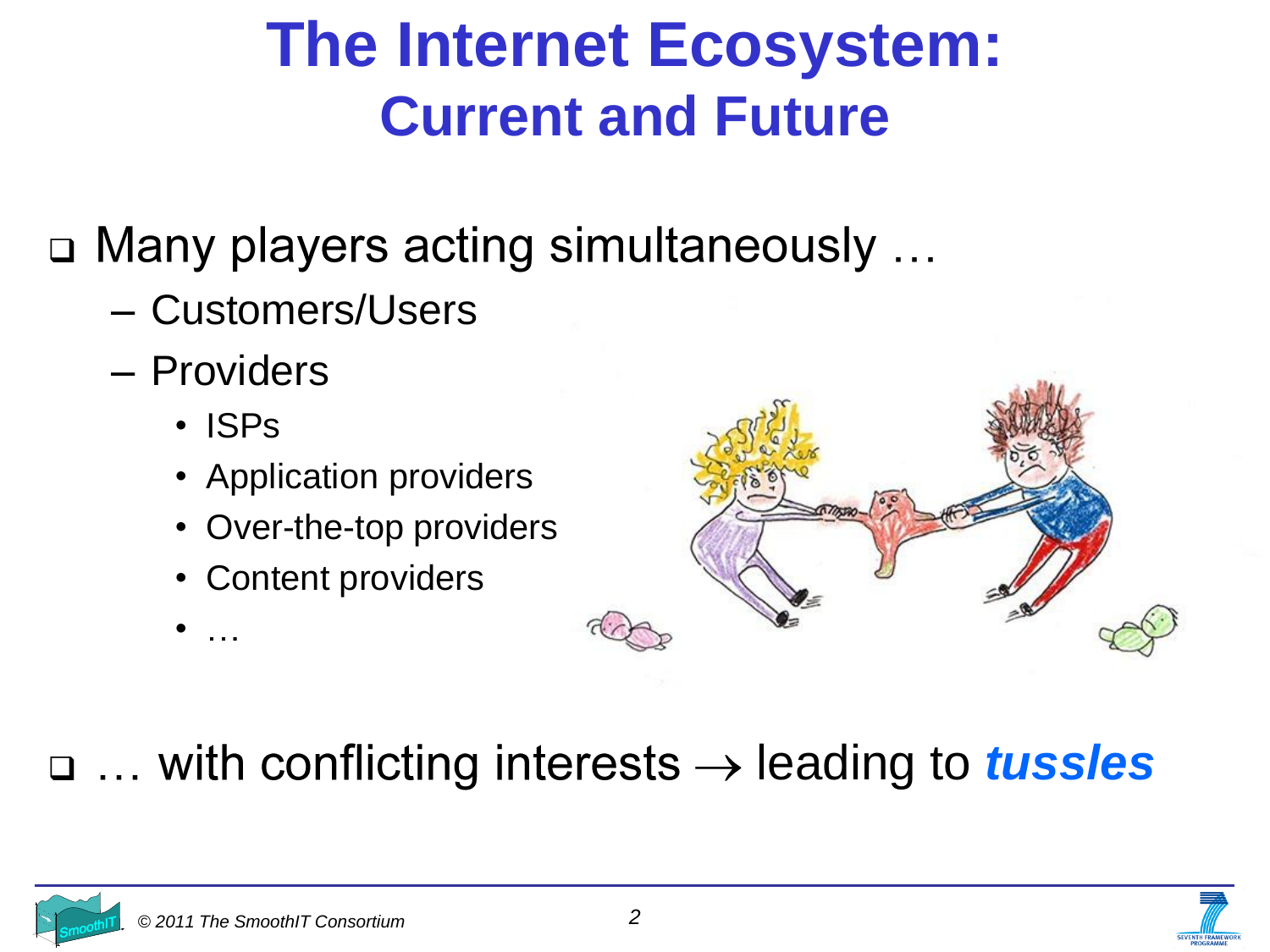## **Cross-layer & Cross-player**





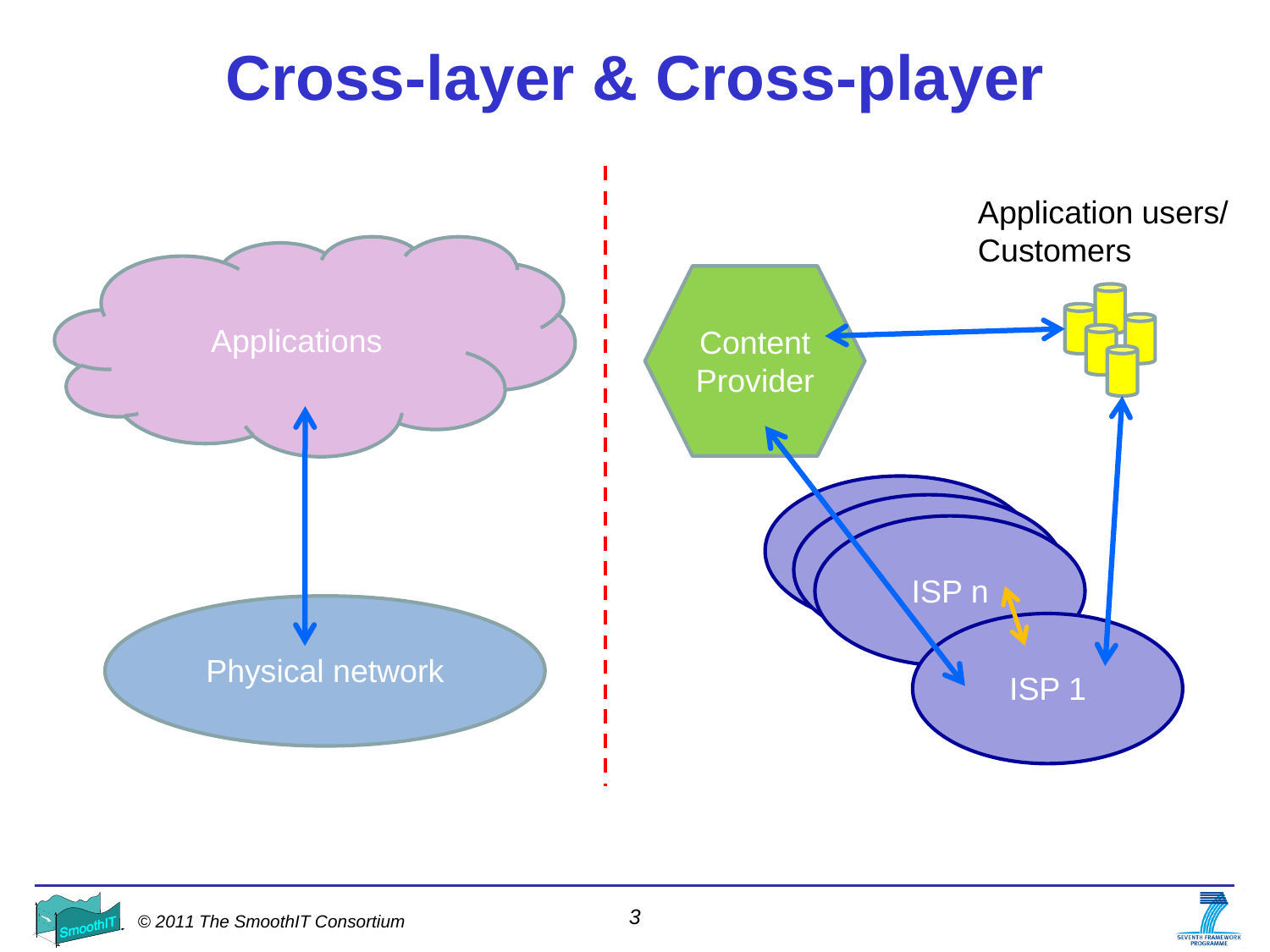## **Information Asymmetry**

- □ ISPs make routing decisions ignoring application requirements
- Applications (e.g. overlays) manage traffic do not take into account underlay characteristics
- What is needed?

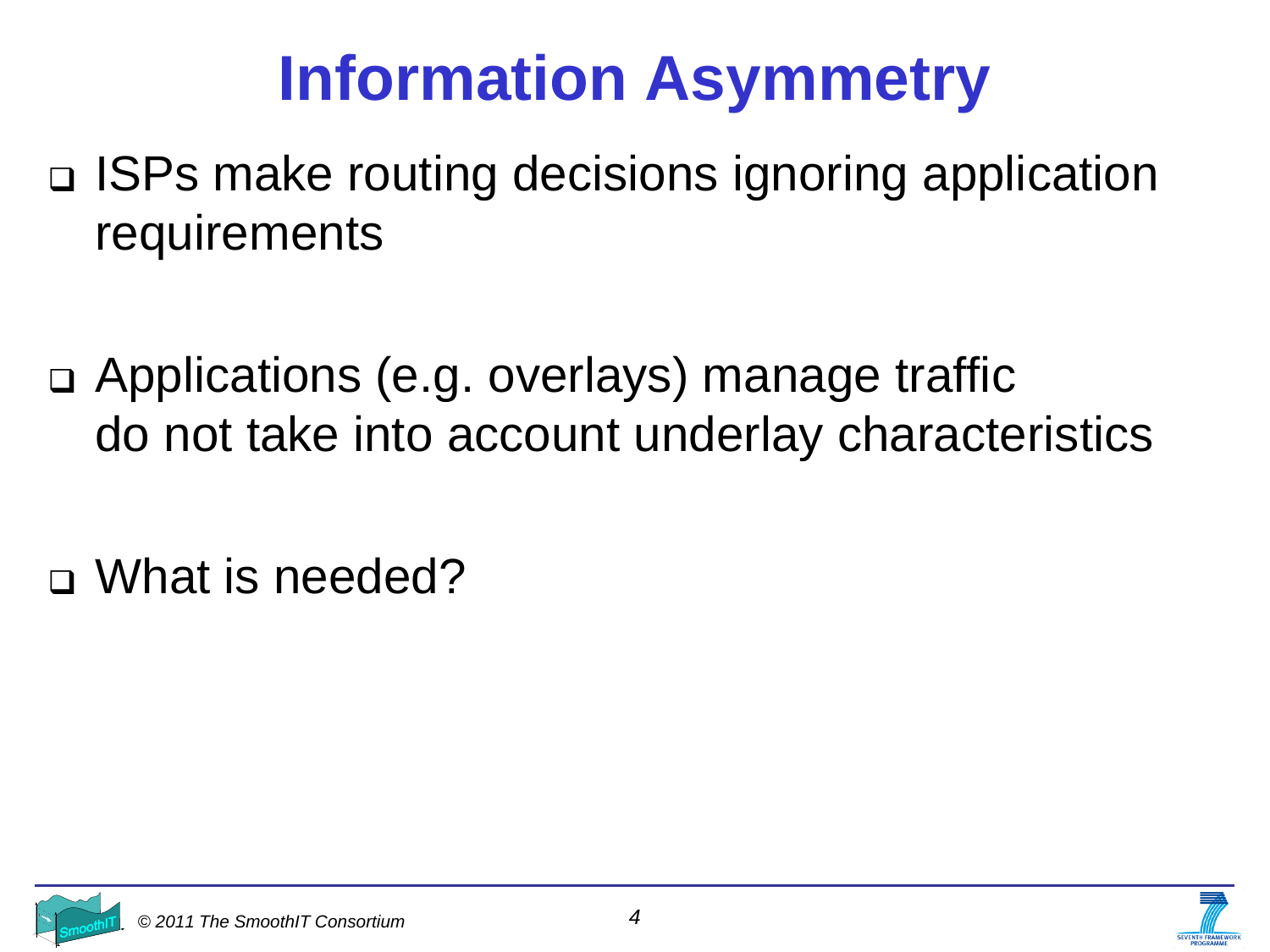## **FI Design Objectives**

#### **Cross-layer optimization**

Underlay-overlay

### **Cross-player optimization**

- ISPs, Content Providers, End-Users

### **Promotion of mutually beneficial cooperation**

- Among layers
- Among players

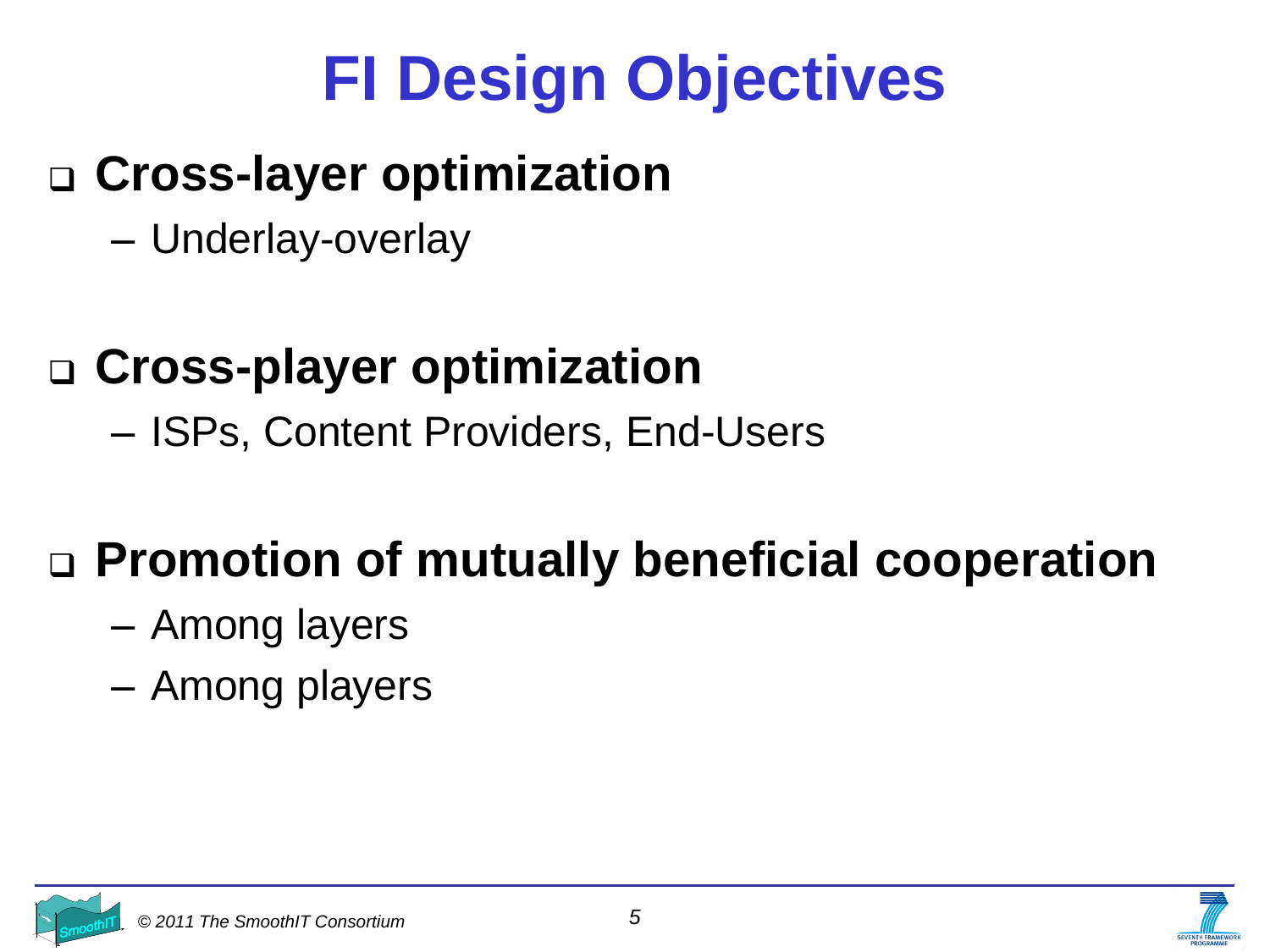# **FI Design Principles**

- Allow the exchange of information among different players and layers
	- Reveal only sufficient information, no critical details
- □ If feasible, enable "All-Win"
	- Provide incentives to affect stakeholders' behavior
- □ *Clark et al.*: *Do not dictate* the outcome, ... *permit* players to express their preferences

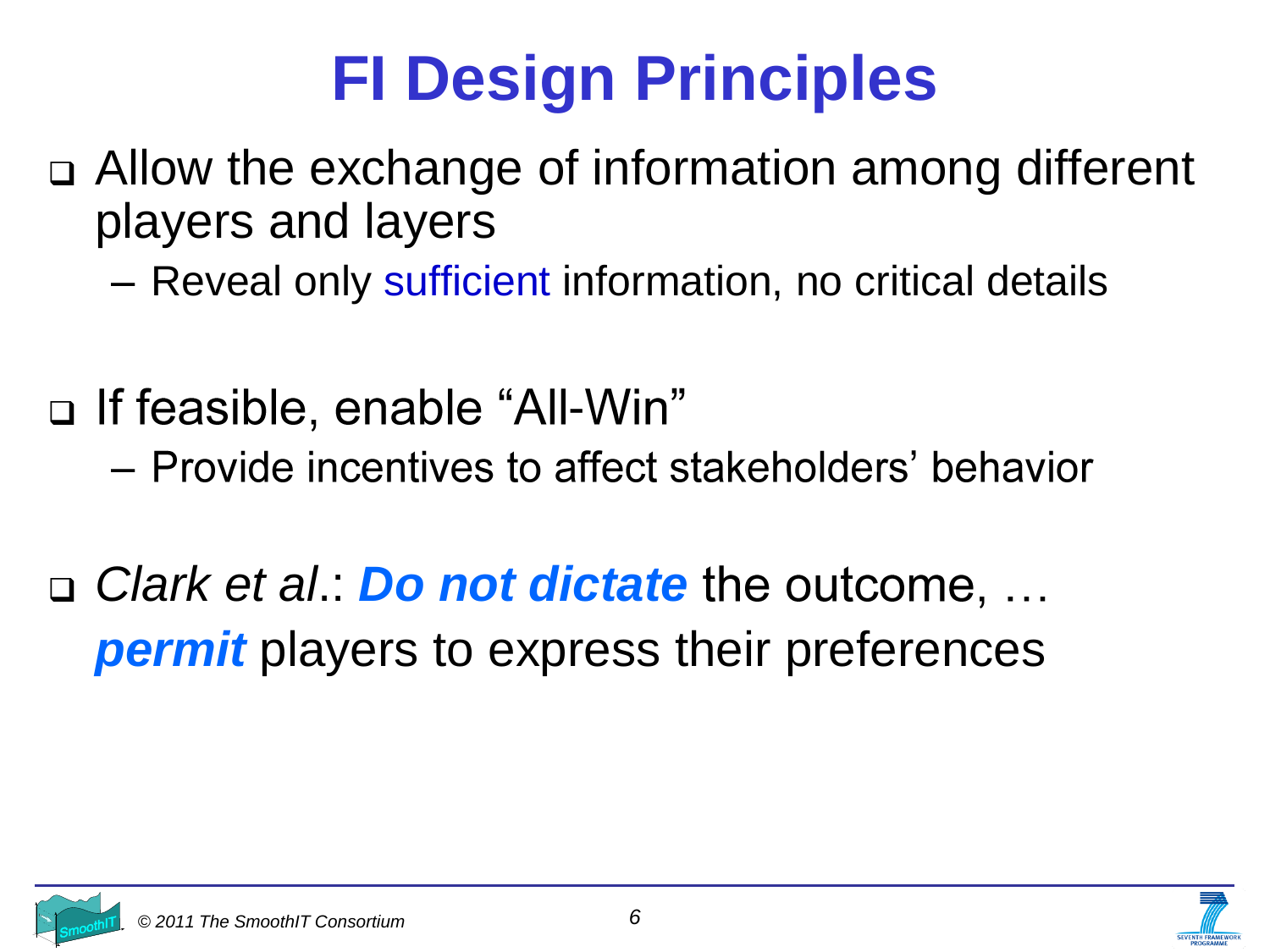## **Economic Traffic Management**

- □ Employs economic concepts and incentive-based mechanisms to promote collaboration across layers and between players
- □ Target: "All (stakeholders)-Win" situation
- □ ETM Focused on P2P traffic, but... applies also to CDN traffic, cloud etc.

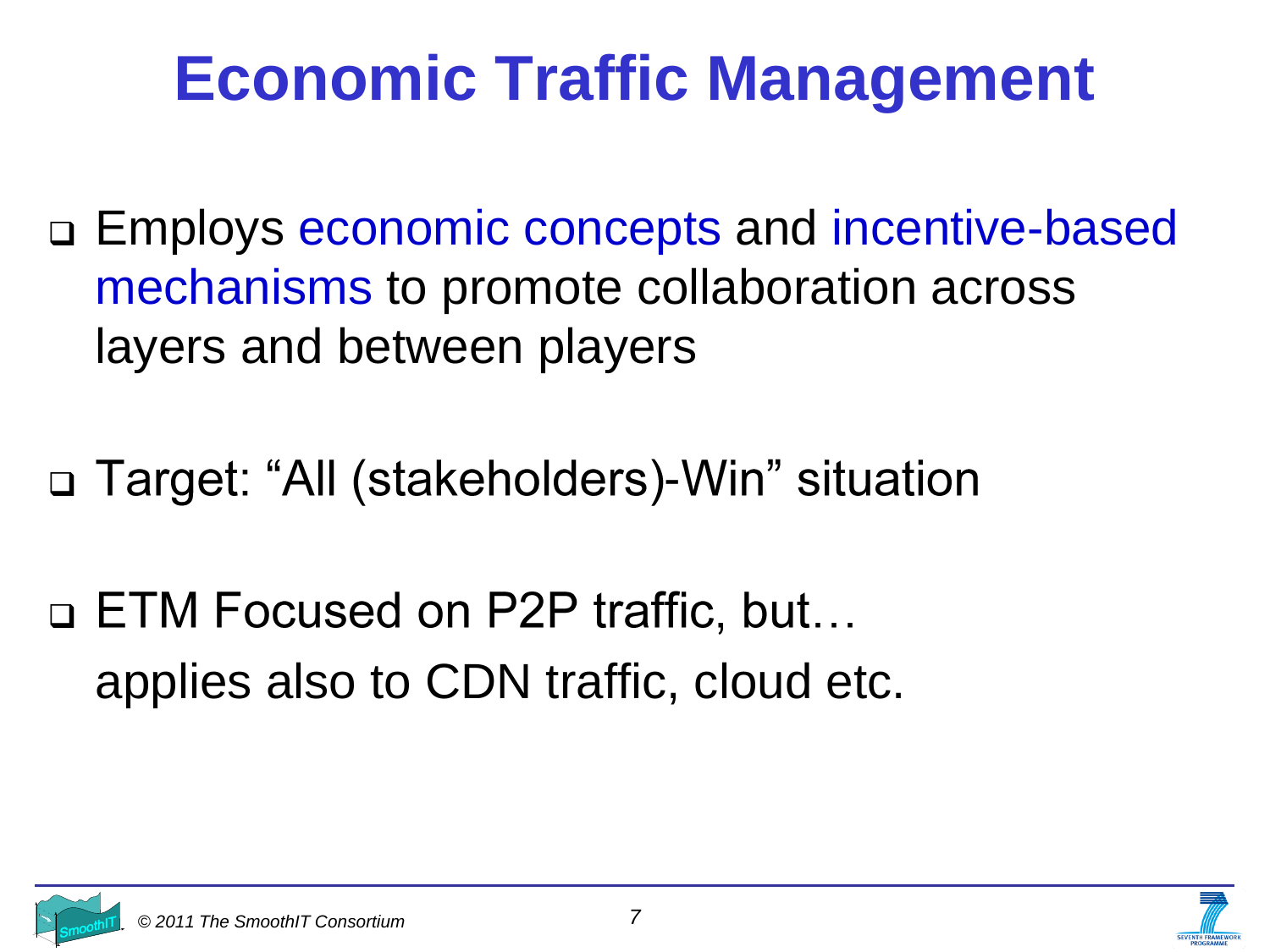## **Conclusion**

SmoothIT ETM mechanisms implemented as complements to current Internet architecture

□ New design principles would allow:

- Broader applicability
- Richer intelligence
- Higher efficiency in
	- performance
	- implementation
	- scalability
- Lower costs